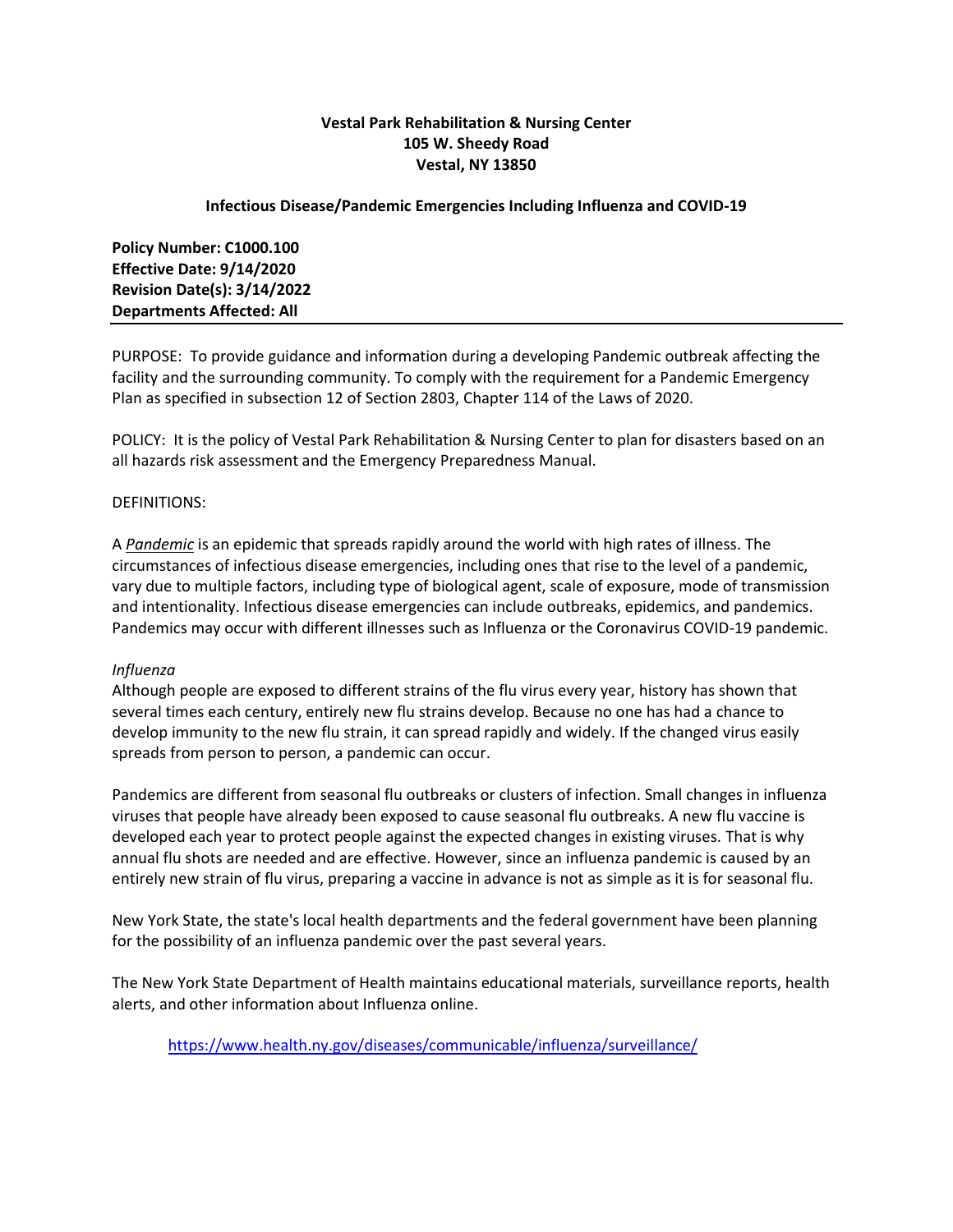# BACKGROUND:

This plan is in addition to, not in place of, the entire Emergency Preparedness Manual and Plan developed by the facility. The manual already addresses many concerns with a pandemic emergency. These are additional guidelines and reminders of policies found elsewhere. The plan provides recommendations. The ultimate decision of policy formation at the time of an emergency falls to facility leadership and some decisions may vary from documented policy.

### PROCEDURE/IMPLEMENTATION:

- 1. The facility has a COMMUNICATION plan in place for the COVID-19 pandemic. See policy C1000.102 "COVID-19 Communications." The plan includes updating family members upon a change in condition and all representatives weekly.
- 2. The facility maintains policies on immunizing employees, residents, and visitors.
- 3. Staff is educated on infectious diseases including reporting requirements, exposure risk, symptoms, prevention, and infection control, correct use of personal protective equipment and State and Federal Regulations based on their job title and responsibilities. Education is provided upon hire, annually, and as needed with new pandemics.
- 4. Signage will be posted describing cough etiquette, hand washing, and other hygiene measures in highly visible areas. Entrances to building will be posted with appropriate visitation and Precautions Information. Any neighbor or unit under investigation or with active infection will have additional signage indicating such on the affected doors.
- 5. All residents are encouraged to receive the annual Influenza Vaccine and other immunizations unless medically contraindicated. See Infection Control Manual for policy.
- 6. All Employees, Contracted workers, and Volunteers are encouraged to receive the annual Influenza Vaccine unless medically contraindicated. See Infection Control Manual for policy.
- 7. Key members of Administration and Nursing leadership will maintain updated contact information on the NYS Health Commerce System (HCS). DOH sends out surveillance reports and alerts to health emergencies including Pandemics.
- 8. The facility maintains infection control policies and procedures which are reviewed annually and updated as needed. Education, surveillance, and auditing enforce policies.
- 9. Environmental control/ cleaning and disinfecting of isolation rooms are performed in accordance with any applicable NYSDOH, EPA and CDC guidance.
- 10. The facility maintains a stock of medications and medical supplies adequate to meet the demands of an outbreak for residents and staff. See the Emergency Preparedness Binder for additional information. The facility will maintain or contract to maintain a 60 day supply of: N95 respirators, Face shields, eye protection, gowns, gloves, masks, and hand sanitizer. The supplies may be kept off site. The facility maintains contracts with supply vendors to re-supply the stock as it is utilized. The facility communicates with the Broome County Department of Emergency Services to request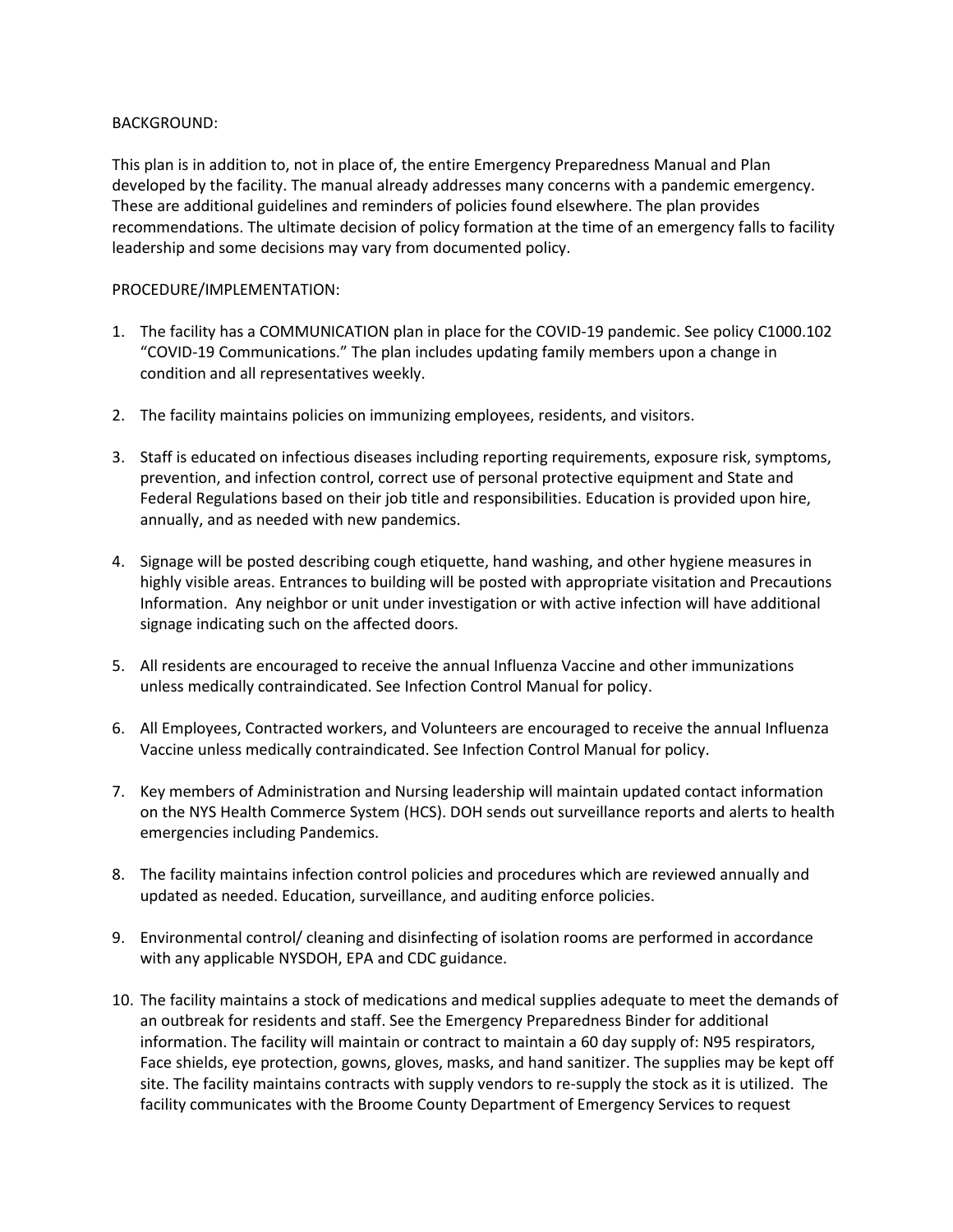available PPE and other required supplies as needed. Facility completes any required HERDS and/or HSN surveys to report available supplies.

- 11. Infectious disease surveillance is conducted by the Infection Control Preventionist to identify background rates of infection and detect significant increases in observed rate. Outbreaks are reported to the DOH and local epidemiologist per required guidelines utilizing the HERDS system. (See reporting policy).
- 12. A plan will be put in place to provide for staff testing for potential illness based on the outbreak observed and risk of exposure. Testing may occur at the facility if CLIA approved.
- 13. Staff monitors news reports for updated information during an actual pandemic. Watch for information on vaccine development. It is likely that high risk people including health care workers will be the first to be vaccinated while our resident population may need to wait for increased production.
- 14. Provide re-education to all affected persons on the importance of good handwashing and infection control practices. Donning and Doffing all PPE education is provided upon hire, annually, and as needed.
- 15. Residents will be cohorted and or isolated based on the characteristics of the epidemic illness with the goal of reducing potential exposure while maintaining the right for readmission for those residents who require hospitalization. Residents may be transferred if the facility is unable to cohort safely. The nursing department with medical consultation determines the process for cohorting. The DOH will be notified if the facility is unable to properly cohort residents.
- 16. Residents who require transfer out of the facility will have their place maintained and be allowed back as soon as they are medically stable and the facility is able to provide the level of services they require. The resident will be given priority to return to the same unit they were on if they desire.
- 17. Staff will be designated to work with resident cohorts with as little floating as possible. Staff who have been exposed, and likely immune to a virus, may be assigned to affected units.
- 18. The facility maintains policies on staffing concerns including an emergency staffing plan. If staffing does not allow the level of care needed to be provided, transfer to another location will be instituted.
- 19. Many businesses and schools may close during the crisis. The facility should make its resources available to support employees and volunteers as well as residents. Schedules may need to be flexible and duties may need to change based on things outside the control of the facility such as school closures.
- 20. Facility visitation and access may be limited to protect staff and residents from the public and to protect the public from infected residents. Limitations will be posted in visible areas.
- 21. The medical team will be consulted and made aware of the developing event. Consult with the Medical Director as needed for orders and treatment for affected persons. A vaccine may be several